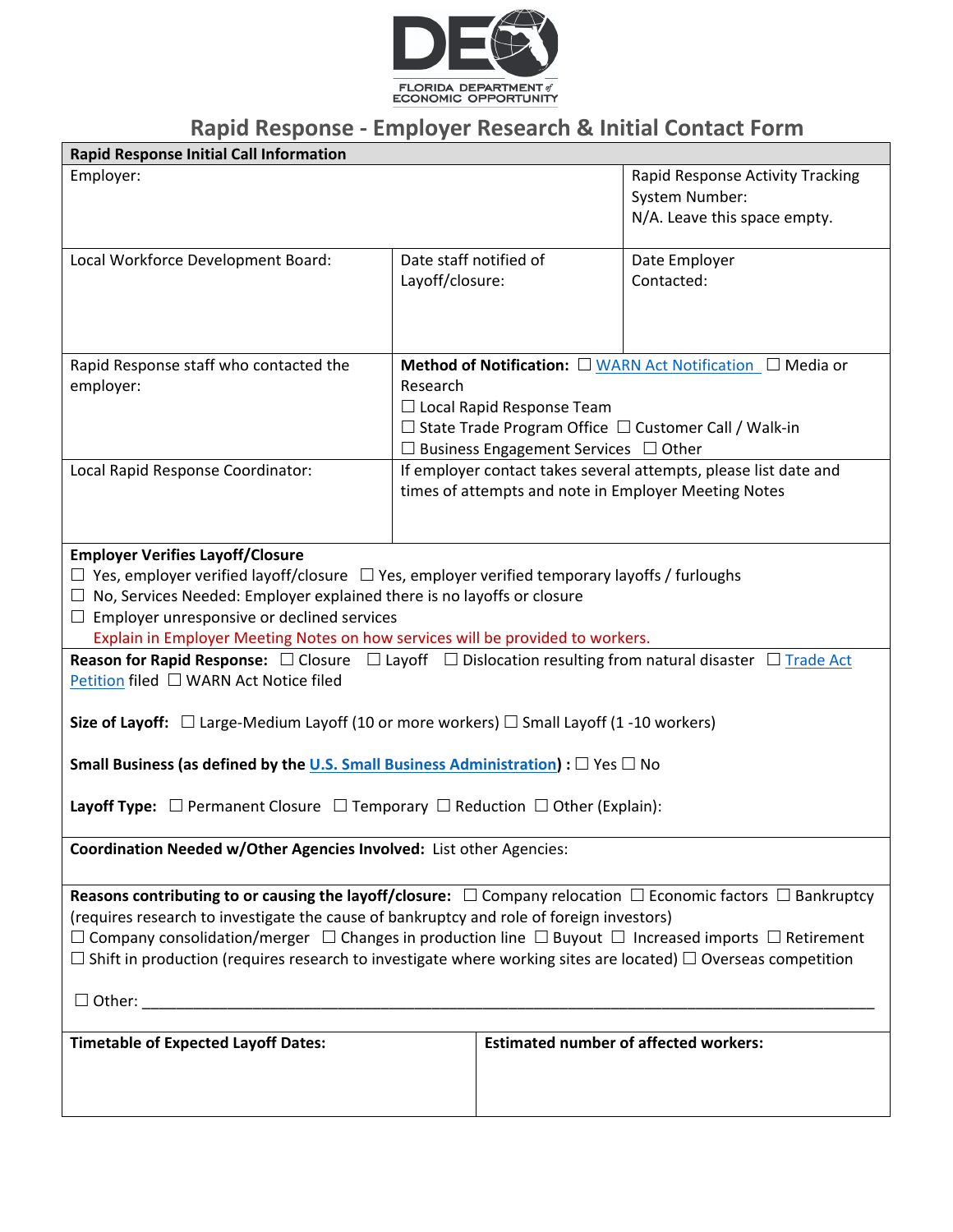

**Existing activities and forms provided for workers to complete and/or submit to the Local Rapid Response Coordinator:** 

#### **Information Provided to the Employer**

 $\Box$  Yes, provided employer a brief explanation of pre-layoff services and explanation of Incumbent Worker Training  $\Box$  Yes, provided employer a brief explanation of Rapid Response Informational Session

 $\Box$  Yes, provided employer a brief explanation of why an on-site meeting is important: To gather additional information concerning the layoff; to discuss available resources to assist workers; to determine and schedule appropriate customized services

#### **Notes:**

| <b>Union Information</b>                                                                                            |                                              |  |  |
|---------------------------------------------------------------------------------------------------------------------|----------------------------------------------|--|--|
| $\Box$ No, workers are not represented by a union                                                                   | Union president and/or other union officials |  |  |
| $\Box$ Yes, workers are represented by a union                                                                      | Name:                                        |  |  |
| $\Box$ Yes, employer understands any union representative                                                           | Phone:                                       |  |  |
| will be asked to participate at the employer meeting                                                                | E-mail:                                      |  |  |
| $\Box$ Yes, contract has bumping right provisions                                                                   |                                              |  |  |
| $\Box$ No contracted bumping rights                                                                                 |                                              |  |  |
| $\Box$ Employer verified no existence of any disputes                                                               |                                              |  |  |
| between the employer and the union                                                                                  |                                              |  |  |
| $\Box$ Employer verified existence of disputes between the                                                          |                                              |  |  |
| employer and the union                                                                                              |                                              |  |  |
| <b>Trade Adjustment Assistance Potential</b>                                                                        |                                              |  |  |
| $\Box$ Yes, the potential of the layoff/closure being trade related was discussed with the employer                 |                                              |  |  |
| $\Box$ Yes, Layoff/Closure has the potential to be trade related                                                    |                                              |  |  |
| $\Box$ Employer is filing a Trade Act petition and would like help                                                  |                                              |  |  |
| $\Box$ Employer is filing a Trade Act petition and does not need help                                               |                                              |  |  |
| $\Box$ Union is filing Trade Act petition                                                                           |                                              |  |  |
| $\Box$ Connecting employer with the <b>State Trade Program</b> Office                                               |                                              |  |  |
| $\Box$ No, employer does not want help with a petition                                                              |                                              |  |  |
| <b>Layoff Aversion</b>                                                                                              |                                              |  |  |
| $\Box$ Yes, discussed possible options $\Box$ Employer knows about Short-Time Compensation $\Box$ Shared Short-Time |                                              |  |  |
| Compensation program information and provided the DEO Reemployment Assistance Special Programs website              |                                              |  |  |
| □ Employer knows about their local Small Business Development Center (SBDC) network office                          |                                              |  |  |
| $\Box$ Not appropriate to discuss layoff aversion activities with the employer due to: $\Box$                       |                                              |  |  |
|                                                                                                                     |                                              |  |  |
| Any pending buy-out or rescue plan? □Yes<br>$\Box$ Unknown<br>$\square$ No                                          |                                              |  |  |
|                                                                                                                     |                                              |  |  |
|                                                                                                                     |                                              |  |  |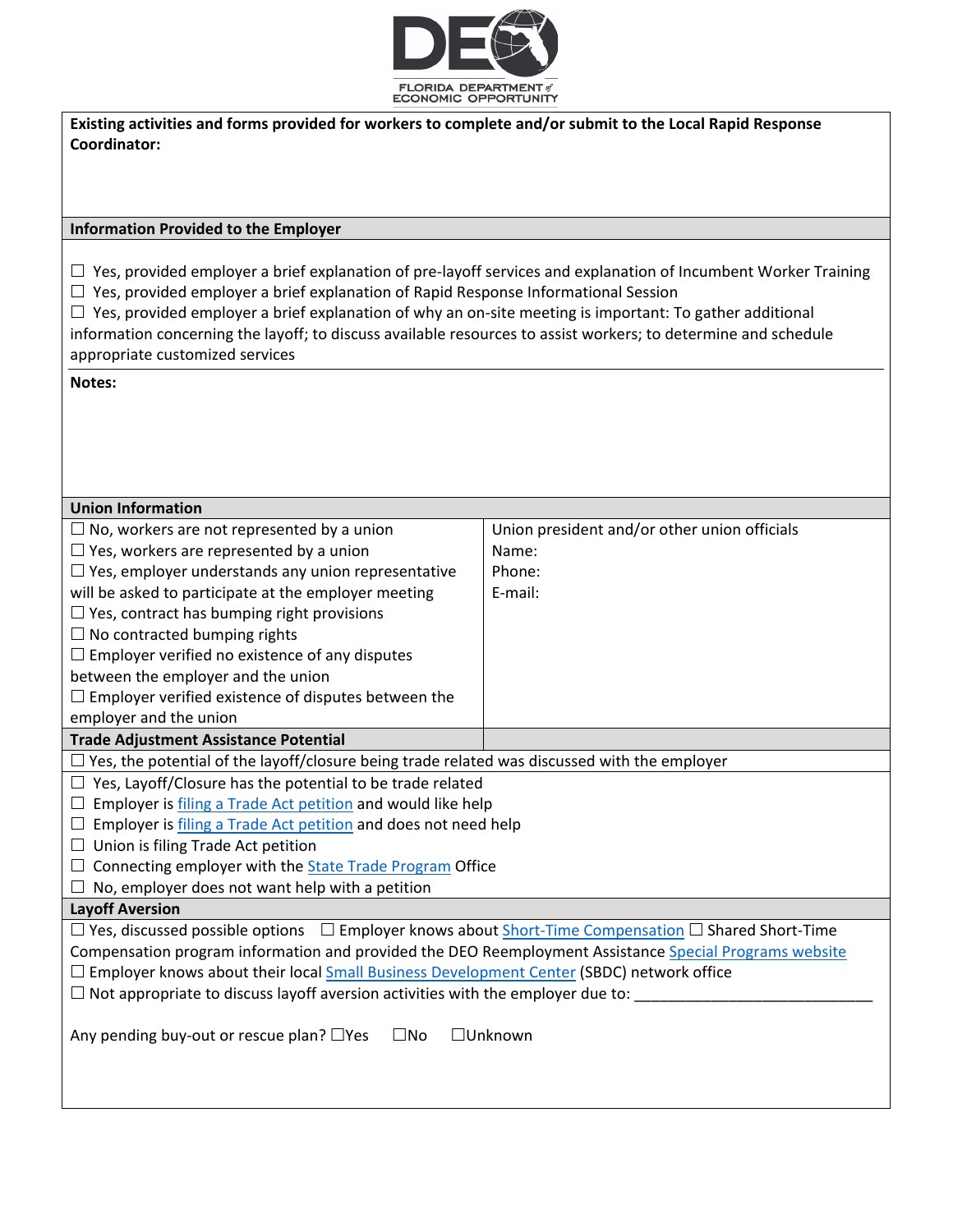

| □ Yes, Employer Meeting Scheduled              |                                                                                      |           |       |
|------------------------------------------------|--------------------------------------------------------------------------------------|-----------|-------|
| Date:                                          | Time:                                                                                | Location: |       |
|                                                |                                                                                      |           |       |
| Employer on-site meeting attendees identified: |                                                                                      |           |       |
|                                                |                                                                                      |           |       |
|                                                |                                                                                      |           |       |
|                                                |                                                                                      |           |       |
|                                                |                                                                                      |           |       |
| <b>Employer Information</b>                    |                                                                                      |           |       |
| Employer:                                      |                                                                                      |           |       |
| Address:                                       |                                                                                      |           |       |
|                                                |                                                                                      |           |       |
| City, State, Zip Code:                         |                                                                                      |           |       |
|                                                |                                                                                      |           |       |
| Phone:                                         |                                                                                      |           |       |
|                                                |                                                                                      |           |       |
| Name/Title of Employer Contact                 | What are the products the company makes or the services they                         |           |       |
|                                                | provide and the types of occupations and skills group(s) that are being<br>affected? |           |       |
| Phone/E-mail of Employer Contact               |                                                                                      |           |       |
|                                                |                                                                                      |           |       |
|                                                | Where are these products imported from and/or exported to?                           |           |       |
|                                                | Where are the working sites located (domestic or international)?                     |           |       |
|                                                |                                                                                      |           |       |
| Notes:                                         |                                                                                      |           |       |
|                                                |                                                                                      |           |       |
|                                                |                                                                                      |           |       |
|                                                |                                                                                      |           |       |
|                                                |                                                                                      |           |       |
| <b>Staff Completing Form</b>                   |                                                                                      |           |       |
| Completed By                                   |                                                                                      |           | Date: |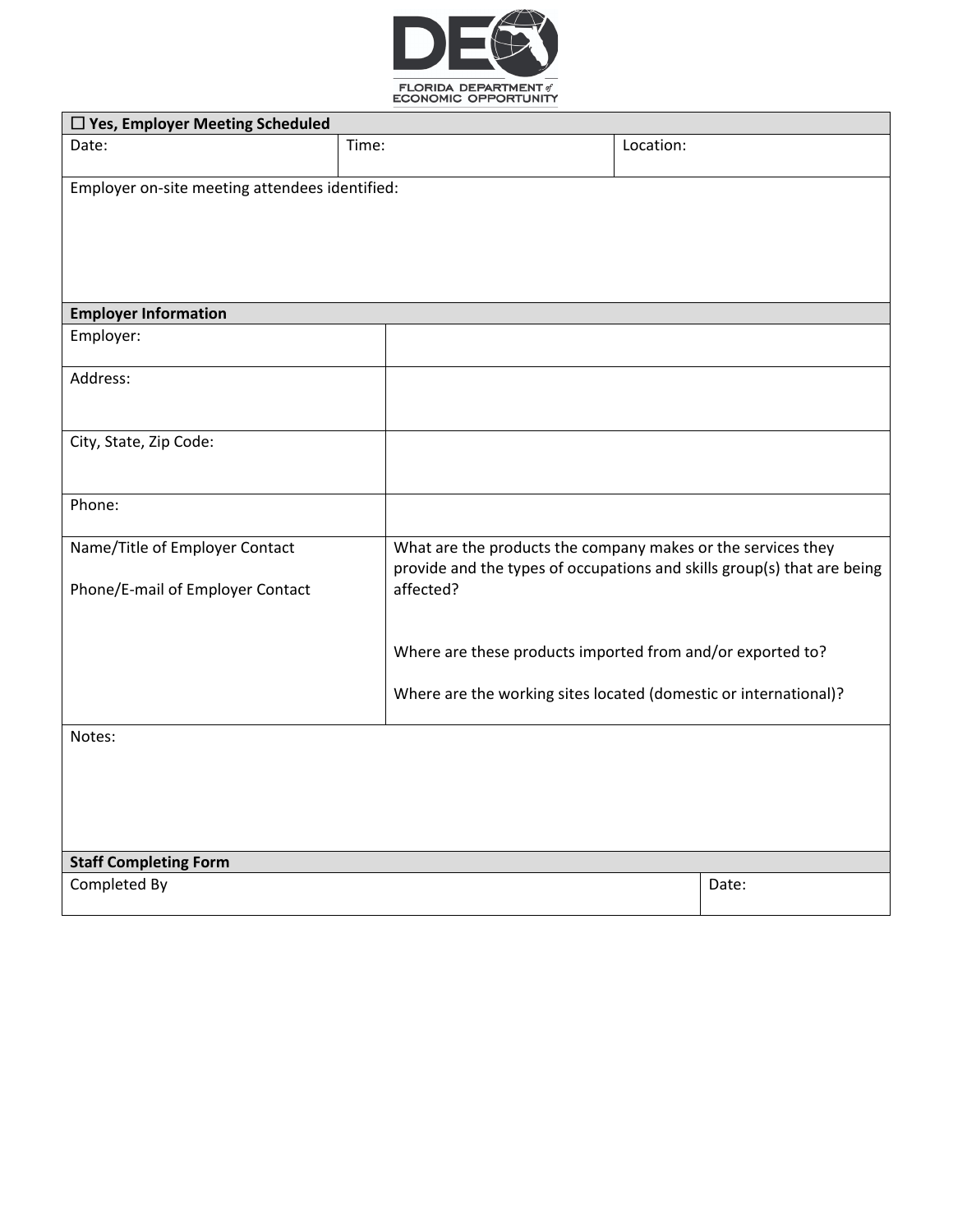

# **Rapid Response – Initial Employer Meeting – Information Form**

| <b>Rapid Response Initial Call Information:</b>                                                            |                               |                             |                                                                                                               |
|------------------------------------------------------------------------------------------------------------|-------------------------------|-----------------------------|---------------------------------------------------------------------------------------------------------------|
| Employer:                                                                                                  |                               |                             | Rapid Response Activity                                                                                       |
|                                                                                                            |                               |                             | <b>Tracking System Number:</b>                                                                                |
|                                                                                                            |                               |                             | N/A. Leave this space empty.                                                                                  |
| <b>Employer Meeting Information:</b>                                                                       |                               |                             |                                                                                                               |
| Employer:                                                                                                  |                               | Date of Meeting:            |                                                                                                               |
|                                                                                                            |                               |                             |                                                                                                               |
| Time of Meeting:                                                                                           |                               | Location of Meeting:        |                                                                                                               |
|                                                                                                            |                               |                             |                                                                                                               |
| <b>Representative Information:</b>                                                                         |                               |                             |                                                                                                               |
| # of workers affected:                                                                                     | # of employer representatives |                             | # of Union Representatives                                                                                    |
|                                                                                                            | attending:                    |                             | attending:                                                                                                    |
| Name of Employer Representative(s):                                                                        |                               | <b>Contact Information:</b> |                                                                                                               |
|                                                                                                            |                               |                             |                                                                                                               |
|                                                                                                            |                               |                             |                                                                                                               |
| Name of Unions Represented (if applicable):                                                                | Notes:                        |                             |                                                                                                               |
|                                                                                                            |                               |                             |                                                                                                               |
|                                                                                                            |                               |                             |                                                                                                               |
| Name of Local TAA Coordinator (if applicable):                                                             |                               |                             |                                                                                                               |
|                                                                                                            |                               |                             |                                                                                                               |
|                                                                                                            |                               |                             |                                                                                                               |
| Rapid Response Meeting Facilitator:                                                                        |                               |                             |                                                                                                               |
|                                                                                                            |                               |                             |                                                                                                               |
|                                                                                                            |                               |                             |                                                                                                               |
| <b>Union Information:</b>                                                                                  |                               |                             |                                                                                                               |
| $\Box$ Yes, workers represented by a union. Union information was provided for follow up.                  |                               |                             |                                                                                                               |
| $\Box$ Union represented at meeting with employer.                                                         |                               |                             |                                                                                                               |
|                                                                                                            |                               |                             |                                                                                                               |
| Notes:                                                                                                     |                               |                             |                                                                                                               |
|                                                                                                            |                               |                             |                                                                                                               |
| Trade Adjustment Assistance Potential:                                                                     |                               |                             |                                                                                                               |
| $\Box$ Yes                                                                                                 |                               |                             |                                                                                                               |
| No                                                                                                         |                               |                             |                                                                                                               |
| Requested a Local TAA Coordinator be represented at the meeting with employer*                             |                               |                             |                                                                                                               |
|                                                                                                            |                               |                             |                                                                                                               |
| Notes:                                                                                                     |                               |                             |                                                                                                               |
|                                                                                                            |                               |                             |                                                                                                               |
|                                                                                                            |                               |                             |                                                                                                               |
|                                                                                                            |                               |                             | *Does this company conduct business overseas? Does this company hold overseas working sites? Has this company |
|                                                                                                            |                               |                             |                                                                                                               |
| recently merged or experienced a buyout? Has this company filed for bankruptcy due to increase foreign     |                               |                             |                                                                                                               |
| competition? What industries is this company involved in (i.e., Manufacturing, Energy, Translation/Digital |                               |                             |                                                                                                               |
| Technology, Food or Agriculture, Software/Technology)? Is the parent company located overseas?             |                               |                             |                                                                                                               |
|                                                                                                            |                               |                             |                                                                                                               |
|                                                                                                            |                               |                             |                                                                                                               |
|                                                                                                            |                               |                             |                                                                                                               |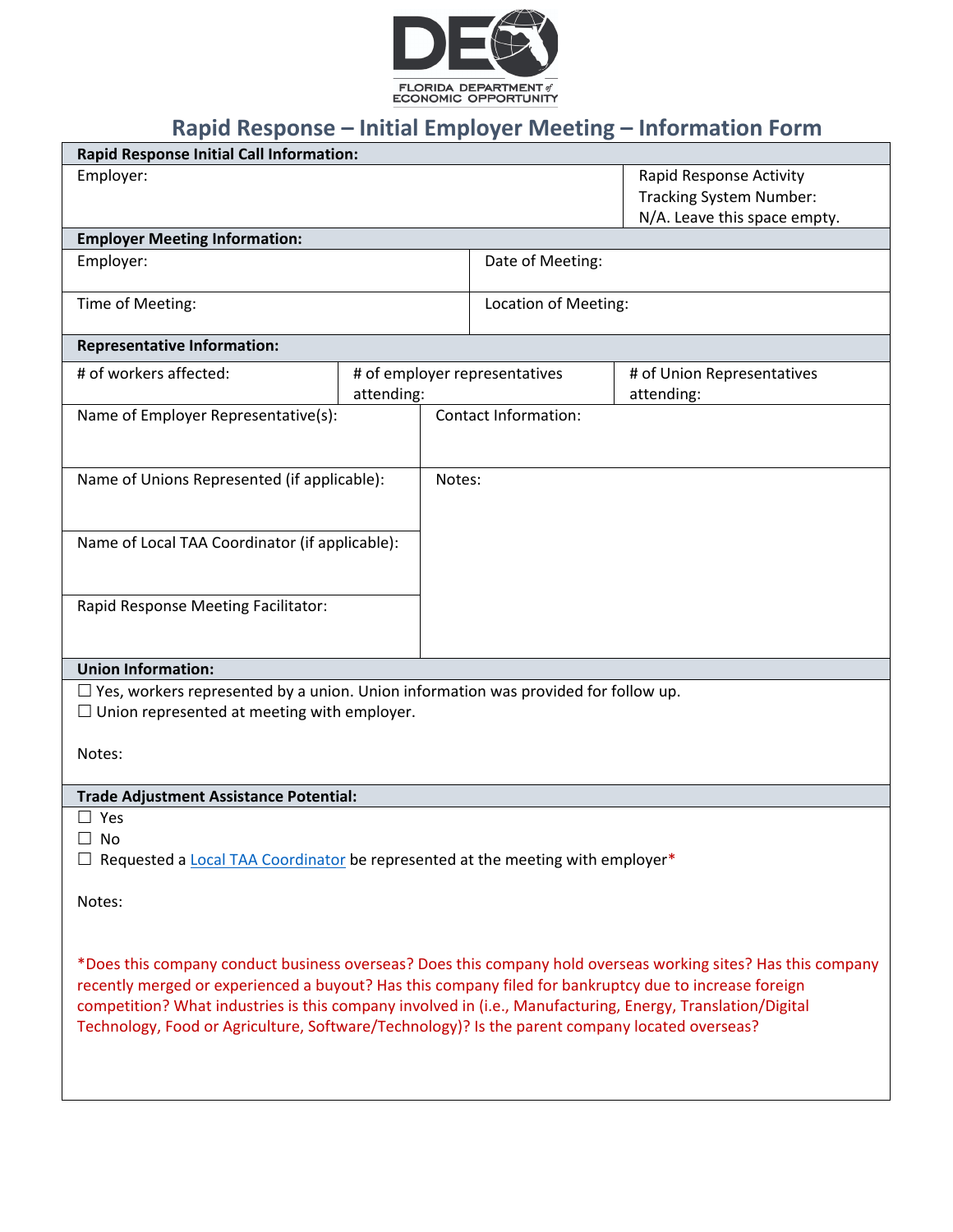

| <b>Layoff Aversion:</b>                                                                                          |                                                             |                                                                 |  |  |
|------------------------------------------------------------------------------------------------------------------|-------------------------------------------------------------|-----------------------------------------------------------------|--|--|
| $\Box$ Yes, candidate for layoff aversion services                                                               |                                                             |                                                                 |  |  |
| □ Employer knows about Short-Time Compensation □ Employer knows about Paycheck Protection Program                |                                                             |                                                                 |  |  |
|                                                                                                                  |                                                             |                                                                 |  |  |
| $\Box$ Not appropriate to discuss layoff aversion activities with the employer because $\Box$                    |                                                             |                                                                 |  |  |
|                                                                                                                  |                                                             |                                                                 |  |  |
| <b>Worker Information:</b>                                                                                       |                                                             |                                                                 |  |  |
|                                                                                                                  |                                                             | <b>Worker education levels:</b>                                 |  |  |
| $\Box$ Language Accommodations $\Box$ Deaf and/or Blind                                                          |                                                             |                                                                 |  |  |
| Services Needed □ Translator Needed                                                                              |                                                             | $\Box$ Community<br>$\Box$ Less than High School/GED            |  |  |
| $\Box$ Limited Opportunity Due to Specialized Skills or                                                          |                                                             | College degree                                                  |  |  |
| Knowledge                                                                                                        |                                                             | $\Box$ High School/GED completion $\Box$ Bachelor's Degree      |  |  |
| $\Box$ Obsolete Job Skills $\Box$ Worker Over 50                                                                 |                                                             | $\Box$ Vocational Certificate $\Box$ Master's Degree or higher  |  |  |
| $\Box$ Occupation in decline due to automation or                                                                |                                                             |                                                                 |  |  |
| technology (refer to the Local TAA Coordinator)                                                                  |                                                             |                                                                 |  |  |
|                                                                                                                  |                                                             |                                                                 |  |  |
| <b>Employer Meeting Outcomes should include:</b>                                                                 |                                                             |                                                                 |  |  |
| (Sometimes more than one meeting with employer will be needed to meet outcomes)                                  |                                                             |                                                                 |  |  |
| $\Box$ Obtain an employee list and their                                                                         | Plan to provide                                             |                                                                 |  |  |
| position descriptions                                                                                            | □ Job Search Skills                                         |                                                                 |  |  |
|                                                                                                                  |                                                             | $\Box$ Financial Management                                     |  |  |
| $\Box$ Identification of worker and employer                                                                     | $\Box$ Stress Management                                    |                                                                 |  |  |
| needs and expectations                                                                                           |                                                             | $\Box$ Health Coverage Transitional Information                 |  |  |
|                                                                                                                  |                                                             |                                                                 |  |  |
| <b>Employer Meeting Outcomes should include:</b>                                                                 |                                                             |                                                                 |  |  |
|                                                                                                                  |                                                             |                                                                 |  |  |
| $\Box$ Timelines and Anticipated layoff                                                                          | Layoff Schedule:                                            |                                                                 |  |  |
| schedule                                                                                                         | (Include the dates and timeline of upcoming layoffs)        |                                                                 |  |  |
|                                                                                                                  |                                                             |                                                                 |  |  |
|                                                                                                                  |                                                             |                                                                 |  |  |
| $\Box$ An understanding of the services and                                                                      |                                                             |                                                                 |  |  |
| benefits available under various programs                                                                        |                                                             |                                                                 |  |  |
| (co-enrollment discussion)                                                                                       |                                                             |                                                                 |  |  |
| $\Box$ The identification of services being                                                                      |                                                             | $\Box$ Assistance and ongoing contact with Human Resource staff |  |  |
| offered by the employer and union                                                                                | $\Box$ Paid time off for job search activities or workshops |                                                                 |  |  |
| $\Box$ Paid time to attend Rapid Response                                                                        |                                                             | $\Box$ Other:                                                   |  |  |
| $\Box$ Space for on-site worker transition                                                                       |                                                             |                                                                 |  |  |
| center                                                                                                           |                                                             |                                                                 |  |  |
|                                                                                                                  |                                                             |                                                                 |  |  |
| $\Box$ Gain an understanding of the work and                                                                     |                                                             | Detail the work of the affected employees here:                 |  |  |
|                                                                                                                  |                                                             |                                                                 |  |  |
| skills of the employees                                                                                          |                                                             |                                                                 |  |  |
|                                                                                                                  |                                                             |                                                                 |  |  |
| $\Box$ Determine the need for a local workforce                                                                  |                                                             |                                                                 |  |  |
| transition team or workshop event                                                                                |                                                             |                                                                 |  |  |
|                                                                                                                  |                                                             |                                                                 |  |  |
| $\Box$ Provide an outline of the next steps, including when the next meeting will occur and what it will include |                                                             |                                                                 |  |  |
|                                                                                                                  |                                                             |                                                                 |  |  |
|                                                                                                                  |                                                             |                                                                 |  |  |
|                                                                                                                  |                                                             |                                                                 |  |  |